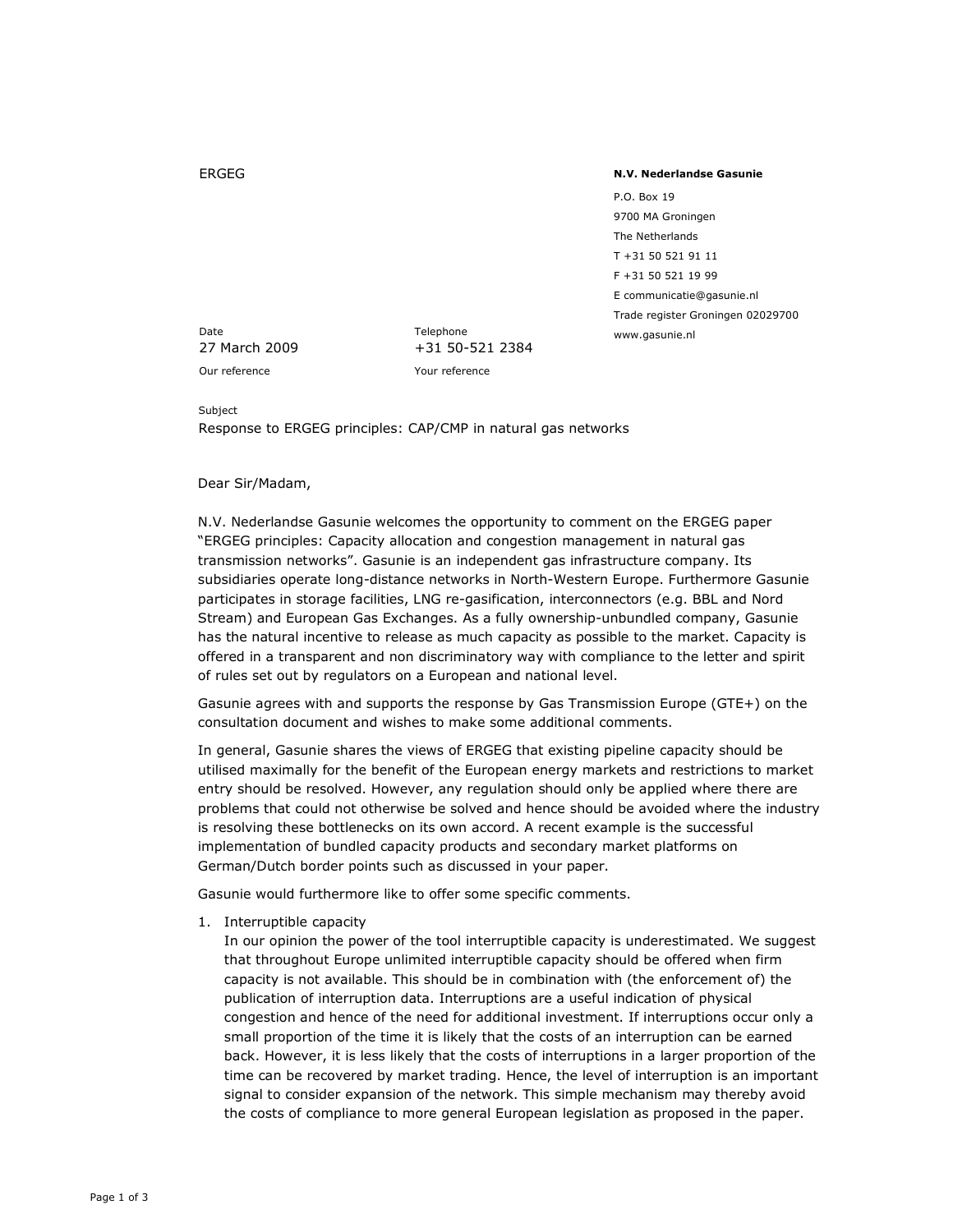Date: 27 March 2009 **Date: 27 March 2009** Our reference: **Error! Reference source not found.** Subject: Response to ERGEG principles: CAP/CMP in natural gas networks

2. Buy back mechanisms

Buy back mechanisms by the TSO are discussed as a means to release more firm capacity. Careful consideration is required, because the price the TSO has to pay is based on the difference between two hubs connected by the transport system. In our view this is a trading position. Commercial trading and transportation should in our view stay separated. To make matters worse, it concerns a trading position with such risk profile that commercial parties are not prepared to enter into the arrangement.

3. Long term capacity rights

Gasunie is of the opinion that there should be no restriction of long-term capacity rights (more than a day or month) since this may have adverse effects on the willingness of market participants to enter into long-term transportation contracts. In our view longterm commitment from market parties is the best investment signal there is.

Gasunie considers restriction of short-term capacity rights (for example re-nomination rights) as the responsibility of the regulatory authority. The adoption of European guidelines containing when and how to impose any such restrictions would be a considerable improvement. Without such guidelines, restrictions will be applied differently at a national level creating different playing fields in Europe instead of one market. In our view, without clear guidelines such restriction of capacity rights should not be included at all in European legislation.

4. First come first served

Gasunie agrees with the observation that at congested interconnection points first come first served may not be a suitable way to allocate scarce capacity to the market. OSW and pro rata is a practical and relatively fast way to harmonise allocation on cross-border points in Europe. That does not mean that first come first served should be abandoned. In our view it is the preferred allocation mechanism when there is sufficient capacity since it makes fast release of capacity possible (click and book systems).

5. Contractual congestion

In the document there is a strong emphasis on contractual congestion where the main issue seems to be non-usage. However there is a big difference between non-usage of capacity and congestion. Optionality for shippers to differentiate between multiple supply sources, end consumer markets and trading hubs is an important aspect of liberalised competitive markets. In our opinion, the utilisation rate of capacity could decrease rather than increase in fully functioning markets. For instance we see in the Netherlands a considerable growth of entry capacity without a corresponding growth in exit capacities. Does this mean an increase in contractual congestion or of optionality?

6. Cross-border points

We think that the challenge is in finding a harmonised approach for all cross-border points in Europe or at least on a supra-national regional level. The suggestion in the document to import different regimes within one (national) system to harmonise different borders only transfers the problem from the interconnection points to the domestic market. This could be counterproductive to the goal of one internal market and unworkable for shippers and traders within such a system or in transit through such a system.